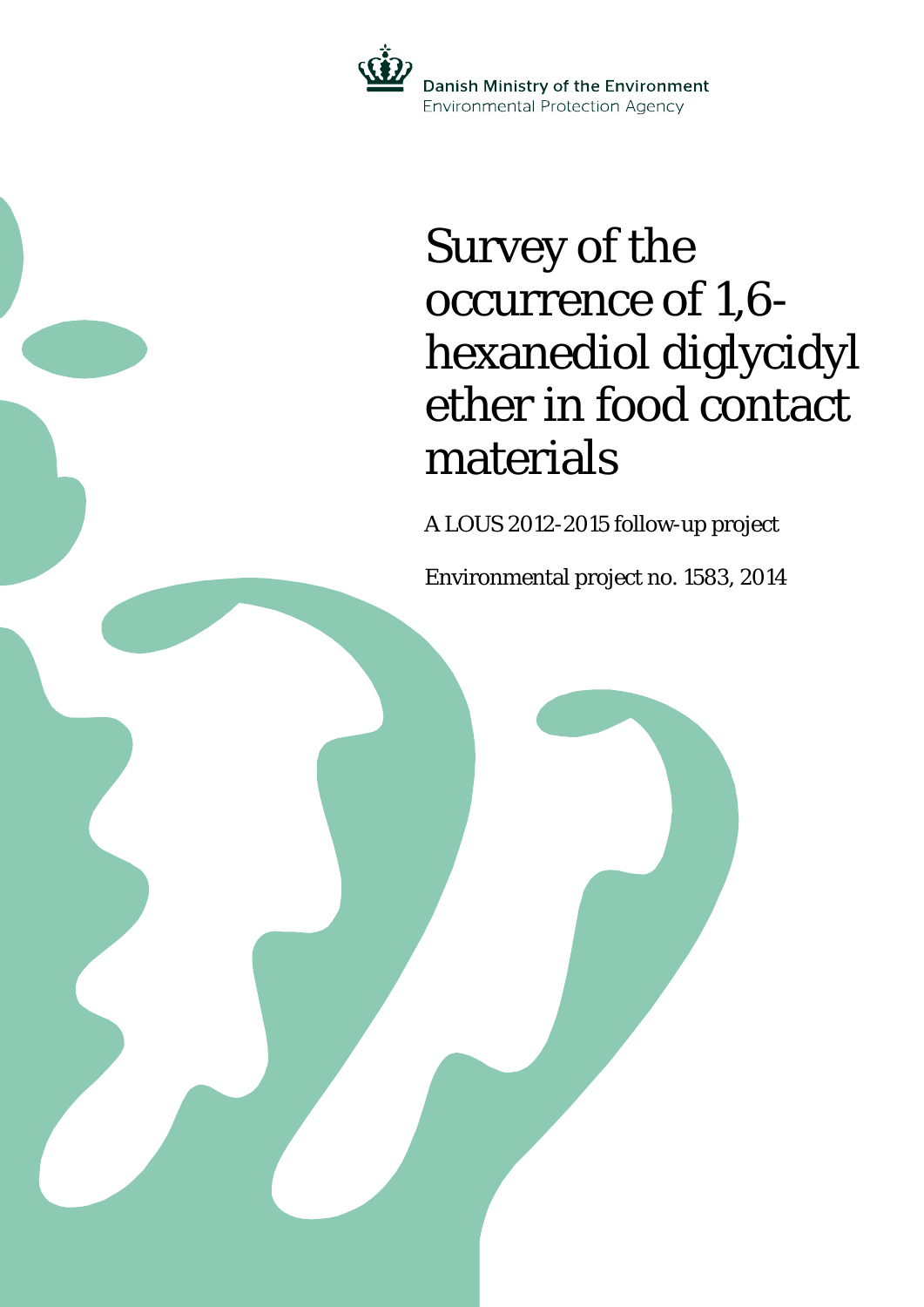#### **Title:**

Survey of the occurrence of 1,6-hexanediol diglycidyl ether in food contact materials

#### **Published by:**

The Danish Environmental Protection Agency Strandgade 29 1401 Copenhagen K Denmark www.mst.dk/english

#### **Year:**

2014

**ISBN no.**

**Editing:**

Gitte Alsing Pedersen Tommy Licht Cederberg

National Food Institute, Technical University of Denmark

978-87-93178-71-7

## **Disclaimer:**

When the occasion arises, the Danish Environmental Protection Agency will publish reports and papers concerning research and development projects within the environmental sector, financed by study grants provided by the Danish Environmental Protection Agency. It should be noted that such publications do not necessarily reflect the position or opinion of the Danish Environmental Protection Agency.

However, publication does indicate that, in the opinion of the Danish Environmental Protection Agency, the content represents an important contribution to the debate surrounding Danish environmental policy.

Sources must be acknowledged.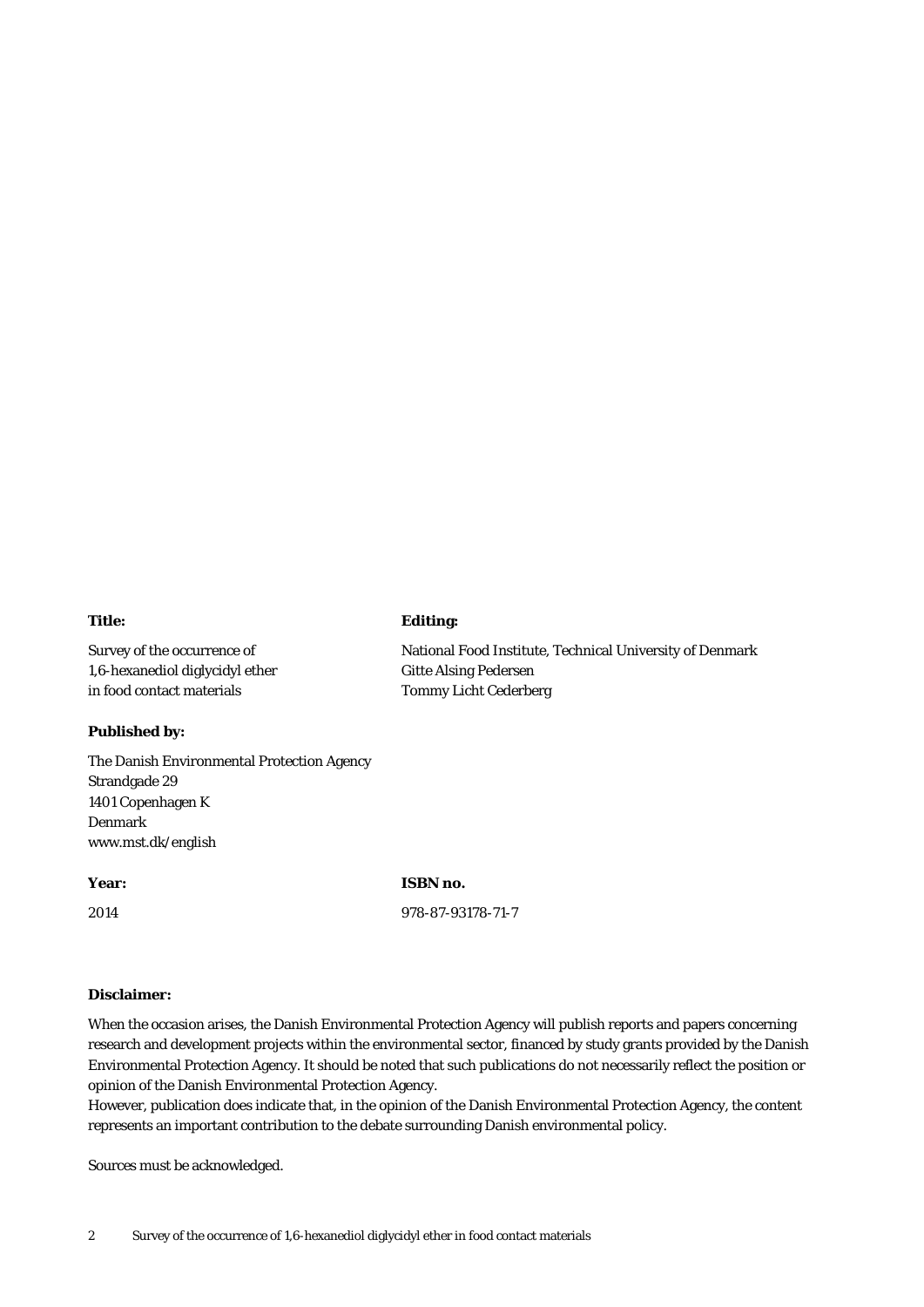# **Contents**

| 1. |         |                                                                              |  |  |  |  |
|----|---------|------------------------------------------------------------------------------|--|--|--|--|
|    | 1.1     |                                                                              |  |  |  |  |
|    | 1.2.    |                                                                              |  |  |  |  |
| 2. |         |                                                                              |  |  |  |  |
|    | 2.1     |                                                                              |  |  |  |  |
|    | 2.2     | International and national legislation regarding food contact materials10    |  |  |  |  |
|    | 2.3     | Inventory lists from industry organisations and governmental institutions 10 |  |  |  |  |
|    | 2.4     | Databases on the use of substances in products in Denmark, in the Nordic     |  |  |  |  |
|    |         |                                                                              |  |  |  |  |
|    | 2.5     |                                                                              |  |  |  |  |
| 3. |         |                                                                              |  |  |  |  |
|    | 3.1     |                                                                              |  |  |  |  |
|    | $3.2\,$ | National regulations and recommendations on food contact materials  11       |  |  |  |  |
| 4. |         |                                                                              |  |  |  |  |
|    | 4.1     |                                                                              |  |  |  |  |
|    | 4.2     |                                                                              |  |  |  |  |
|    | 4.3     |                                                                              |  |  |  |  |
|    | 4.4     |                                                                              |  |  |  |  |
| 5. |         |                                                                              |  |  |  |  |
|    | 5.1     |                                                                              |  |  |  |  |
|    | 5.2     |                                                                              |  |  |  |  |
|    |         |                                                                              |  |  |  |  |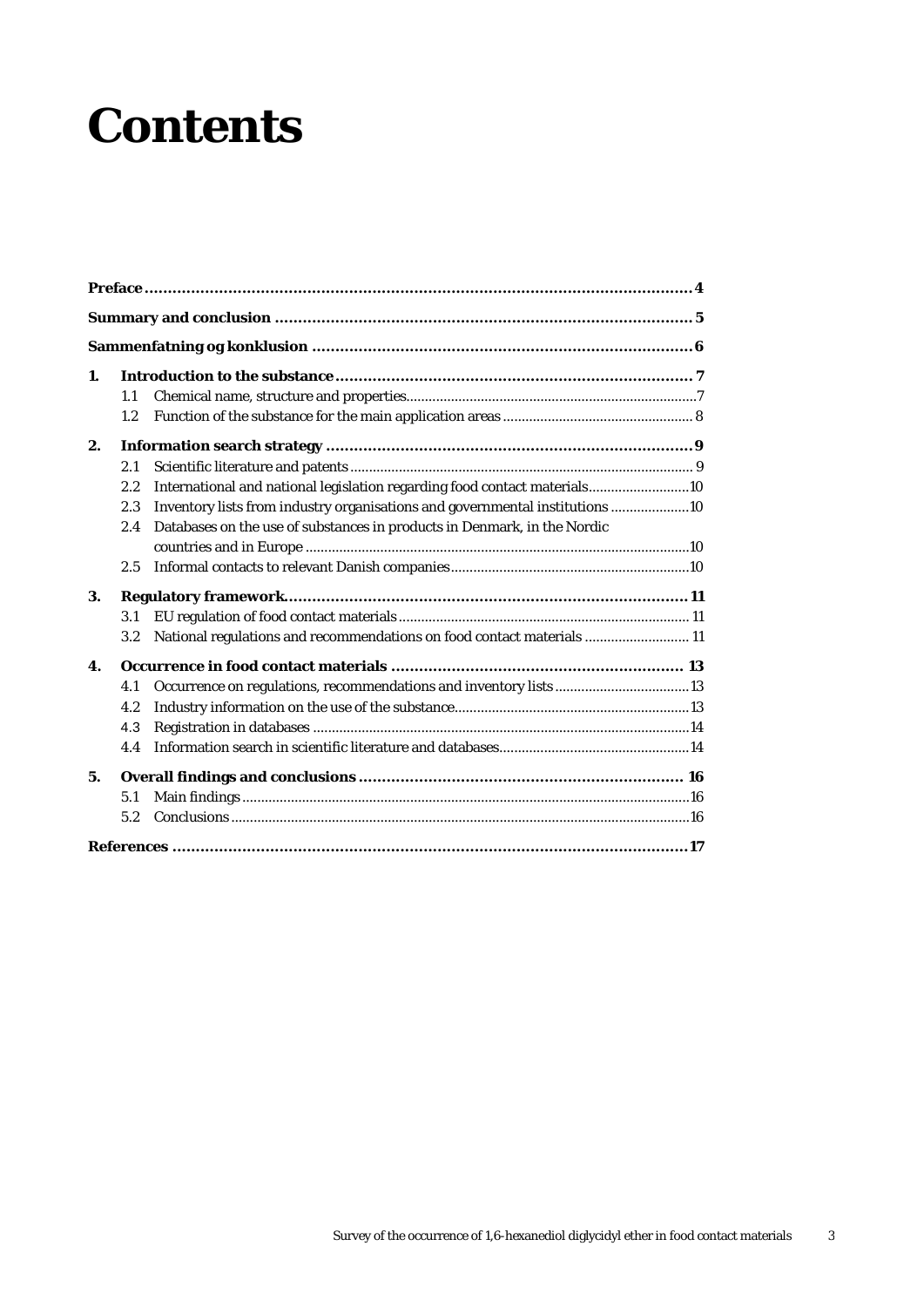## <span id="page-3-0"></span>**Preface**

The Danish Environmental Protection Agency (EPA) performs surveys in the period 2012-2015 of all 40 substances and substance groups on the List of Undesirable Substances (LOUS). The surveys include collection of available information on the use and occurrence of the substances, internationally and in Denmark, information on environmental and health effects, on alternatives to the substances, on existing regulation, on monitoring and exposure and information regarding ongoing activities under REACH among others.

The Danish EPA will on the basis of the surveys assess the need for any further regulation, substitution/phase out, classification and labelling, improved waste management, development of new knowledge or increased dissemination of information.

The initial survey of 1,6-hexanediol diglycidyl ether indicated a possible use of the substance in materials and articles intended to come into contact with food. The aim of this project is to explore this information further and if confirmed, in which types of materials the substance may be found. The relevance of a follow-up study with chemical analyses of relevant types of food contact materials sampled in Denmark will be based on the results of this project.

The preparation of this report has been supervised by a reference group consisting of: Lea Stine Tobiassen, Danish Environmental Protection Agency Mette Holm, Danish Veterinary and Food Administration Gitte Alsing Pedersen, National Food Institute, Technical University of Denmark Tommy Licht Cederberg, National Food Institute, Technical University of Denmark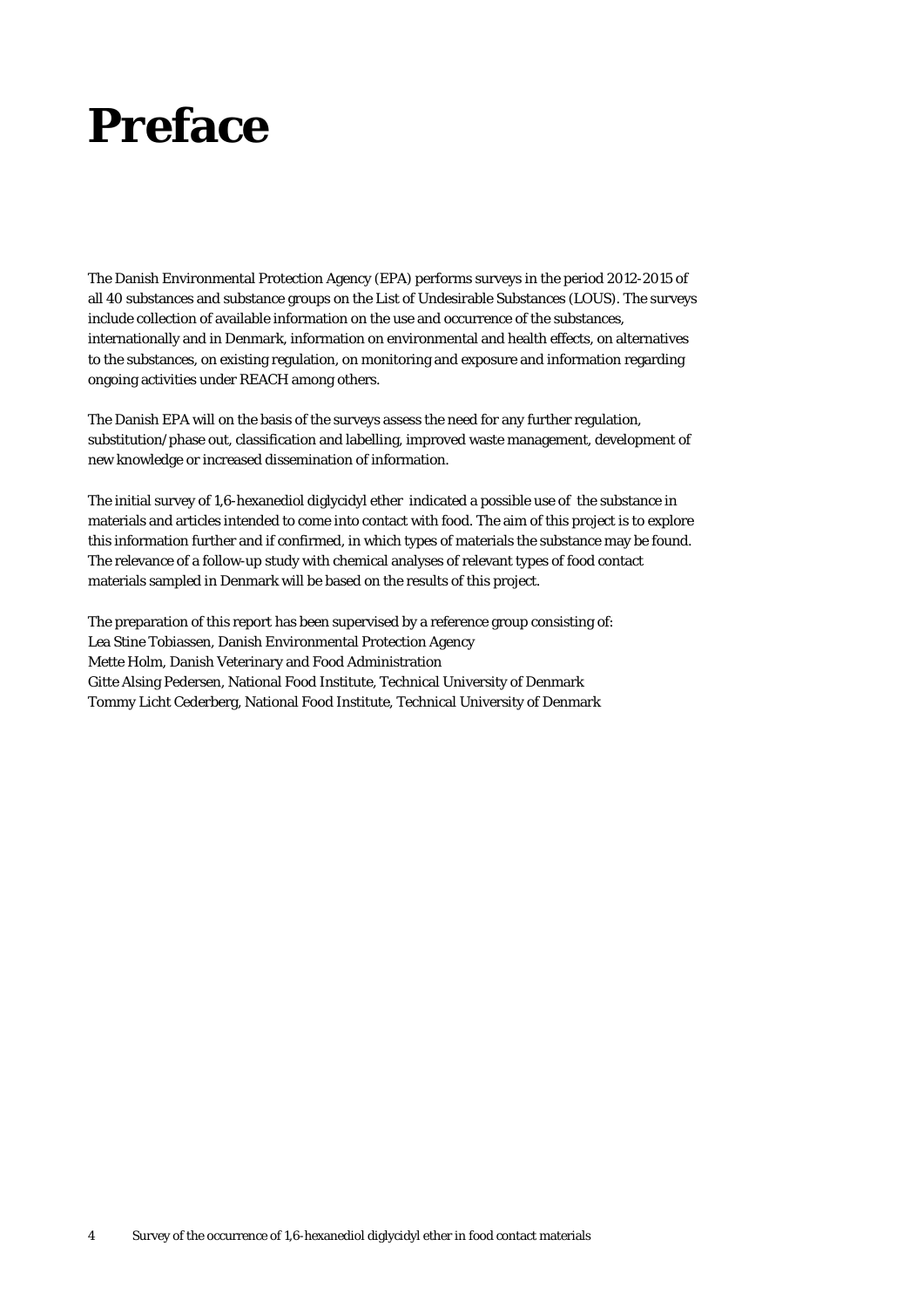# <span id="page-4-0"></span>**Summary and conclusion**

Based on information retrieved in an initial survey of 1,6-hexanediol diglycidyl ether within the LOUS-project, it cannot be excluded that the substance could be used in materials and articles intended to come into contact with food. The aim of this project was defined to be an exploration of the possible use of the substance in food contact materials.

The immediate information available on the use of the substance in food contact materials is limited. The information search strategy has included a broad spectrum of information sources: scientific literature; patent search; inventory lists from industry organisations and governmental institutions; international and national legislation regarding food contact materials; databases on the use of substances in products in Denmark, the Nordic countries and in Europe as well as informal contacts to relevant Danish companies.

All food contact materials (FCM's) are regulated by the framework EU regulation (EC) No 1935/2004. Moreover, a specific measure exists for materials and articles of plastics intended for food contact (Regulation (EU) No 10/2011). The substance 1,6-hexanediol diglycidyl ether is not on the positive list in the EU regulation for plastic food contact materials and articles. It may therefore not be used legally in these materials on the Danish market.

The substance is not listed on the US Food and Drug Administration (FDA) regulation lists (175 and 176) of indirect additives used in food contact materials or on the inventory list of printing inks prepared by an EFSA Scientific Cooperation (ESCO) Working Group. However; it is listed as a permitted additive and is on the list of solvent in the national regulation in Switzerland for printing inks. Also, the substance is listed on the inventory industry list of the European Trade Association for printing ink makers, EuPIA.

From searching in scientific literature and databases it was not possible to find information on actual use of the substance within food contact materials applications and the European Council of Paint and Printing Inks informed that the substance is not used for lacquers and inks for metal packaging for food. In patent applications the substance is mentioned in relation to coatings for drinking water tanks, paper wet strength agents, electronic packaging materials and coatings of medical devices.

In a correspondence a Danish company reported a possible use of the substance in preparations used for coatings of drinking water tanks and pipelines. Thus the use of of 1,6-hexanediol diglycidyl ether for this type of application cannot be excluded. No information was found with regards to release of residual monomers of 1,6-hexanediol diglycidyl ether from epoxy coatings. To the extent that 1,6-hexanediol diglycidyl monomer residues are migrating from epoxy coatings it will be released to the water phase as it is soluble in water.

Except for water tanks no specific description of 1,6-hexandioldiglycidylether in relation to food contact materials was found in this survey.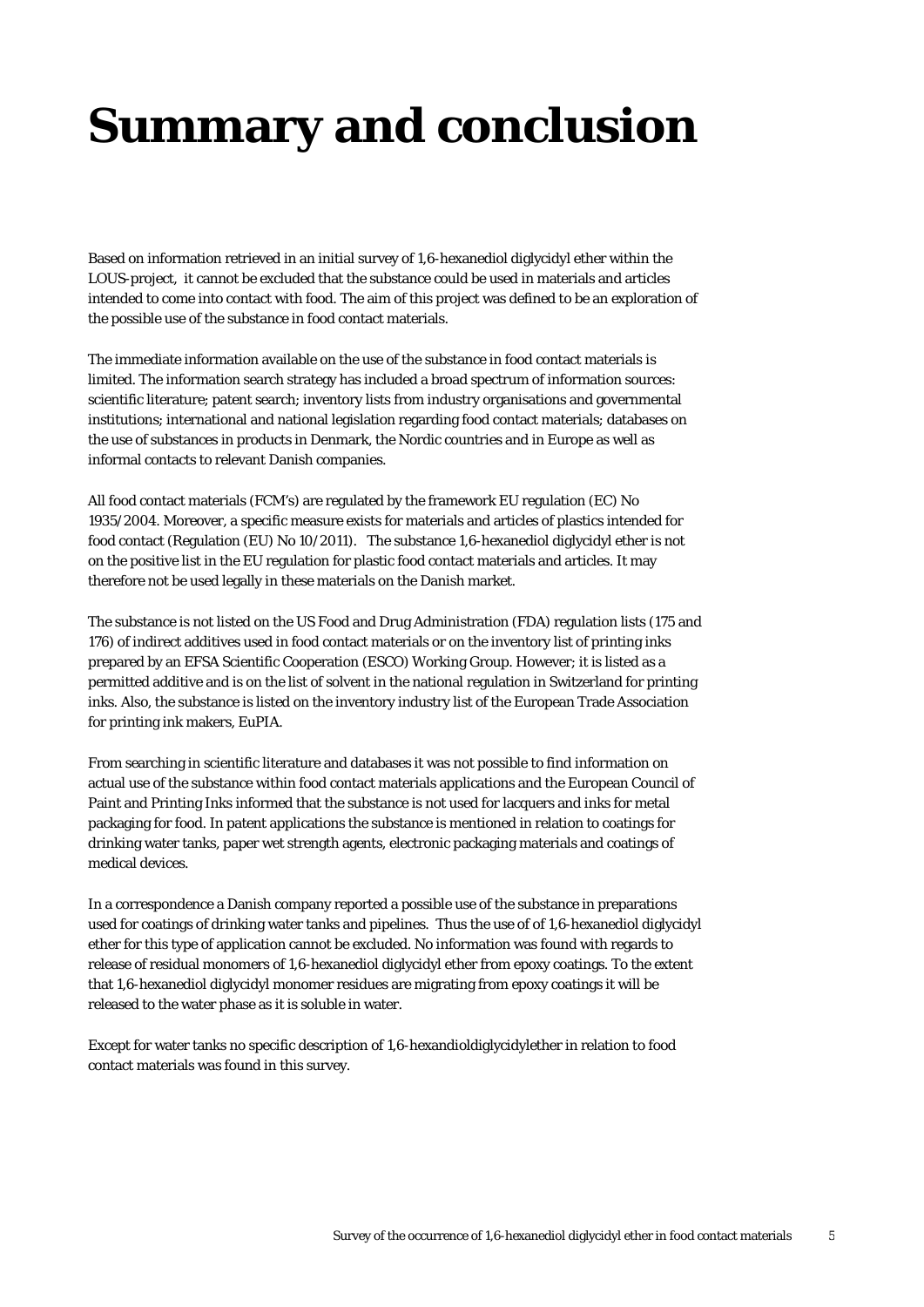# <span id="page-5-0"></span>**Sammenfatning og konklusion**

I en tidligere kortlægning af 1,6-hexandiolglycidylether i forbindelse med LOUS-projektet kunne det ikke udelukkes, at stoffet bliver brugt i materialer, der kan komme i kontakt med fødevarer. Formålet med dette projekt blev defineret til at være en undersøgelse af den mulige brug af stoffet i materialer, der kommer i forbindelse med fødevarer.

Der er begrænset viden om brugen af stoffet i fødevarekontaktmaterialer og strategien for informationssøgningen har inkluderet et bredt spektrum af informationskilder: Videnskabelig litteratur, patentsøgninger, fortegnelser fra brancheorganisationer og offentlige institutioner, international og national lovgivning om fødevarekontaktmaterialer, produktregistre i Danmark, de nordiske lande og Europa, og uformelle kontakter til relevante danske virksomheder.

Stoffet 1,6-hexandiolglycidylether er ikke på EU-positivlisten for fødevarekontaktmaterialer af plast. Det er derfor ikke lovligt at bruge i artikler eller materialer på det danske marked.

Stoffet er heller ikke på US FDA's positivlister vedrørende indirekte additiver til brug i fødevarekontaktmaterialer eller en liste med trykfarver udarbejdet af en EFSA videnskabelig arbejdsgruppe (ESCO). Derimod optræder stoffet på den schweiziske stofliste for trykfarver, både som additiv og solvent, og på stoflisterne fra den europæiske brancheorganisation for trykfarver, EUPIA, henholdsvis som additiv og hærdende monomer.

Ved søgning i den videnskabelige litteratur og øvrige databaser blev der ikke fundet informationerne om brugen af 1,6-hexandiolglycidylether i fødevarekontaktmaterialer.

I patentansøgninger er stoffet nævnt i forbindelse med drikkevandstanke, vådstyrkemidler til papir, emballage til elektronik og overfladebehandling af medicinsk udstyr.

Ved en forespørgsel har en dansk virksomhed oplyst, at stoffet kan finde anvendelse ved epoxy coatings i drikkevandstanke og –rør, så anvendelse af 1,6-hexandiolglycidylether til disse formål kan derfor ikke udelukkes. Der er ikke blevet fundet oplysninger om afgivelse af restmonomere af 1,6-hexandiolglycidylether fra epoxy coatings. I det omfang at restmonomere migrerer fra epoxy coatings vil det blive tilgængeligt i vandfasen, da stoffet er vandopløseligt.

Bortset fra drikkevandstanke er der i denne undersøgelse ikke fundet specifik anvendelse for 1,6 hexandiolglycidylether i relation til fødevarekontaktmaterialer.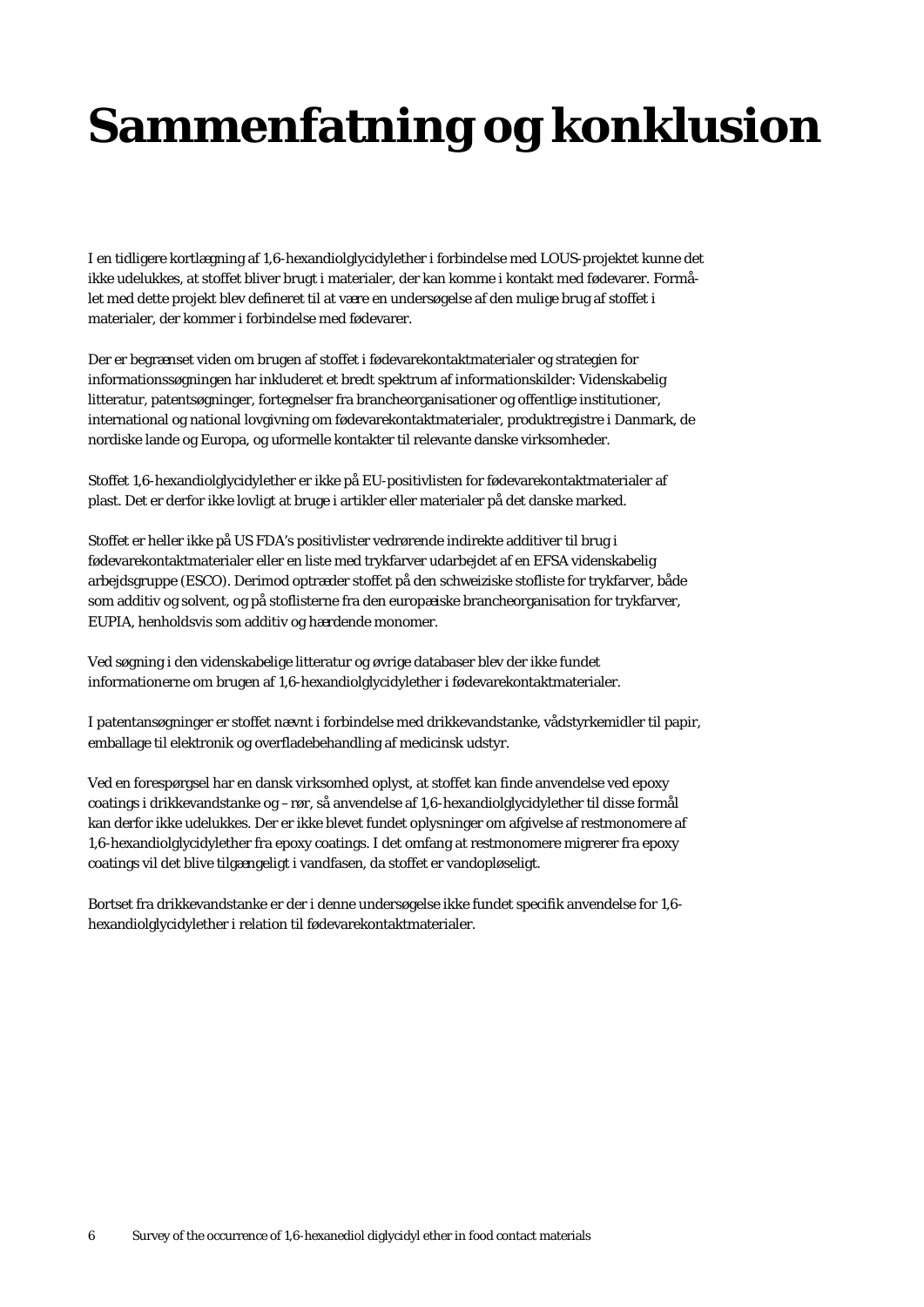## <span id="page-6-0"></span>**1. Introduction to the substance**

A general survey of 1,6-hexanediol diglycidyl ether has previously been conducted. The survey describes the chemistry, manufacture, use and human health aspects of the substance. For an overview of chemical names, structure, properties, manufacture and main application areas of ,6 hexanediol diglycidyl ether these information's are listed from the survey in this chapter (Hansen, et al., 2013).

#### <span id="page-6-1"></span>**1.1 Chemical name, structure and properties**

1,6-hexanediol diglycidyl ether is an ether compound connected to ethylene oxide (oxirane) at both ends.

CAS No: 16096-31-4

EC No: 240-260-4

Relevant synonyms for 1,6-hexanediol diglycidyl ether include:

- hexane,1,6-bis(2,3-epoxypropoxy)
- 1,6-bis(2,3-epoxypropoxy)hexane
- 1,6-bis(glycidyloxy)hexane
- 1,6-hexamethylenediol diglycidyl ether
- hexamethylene diglycidyl ether
- hexamethylene glycol diglycidyl ether
- hexanediol diglycidyl ether
- HDDGE

Structural formula:

 $\sim$   $^{\circ}$ 

**FIGURE 1** STRUCTURAL FORMULA OF 1,6-HEXANEDIOL DIGLYCIDYL ETHER

The substance is a colourless and odourless liquid at room temperature and standard atmospheric pressure with the following physico-chemical properties: Molecular Formula: C12H22O4 Molecular weight: 230.3 Melting point: -23.7˚C Boiling point: 328.7˚C Flash point: 120-179˚C Density: 1.076 g/cm3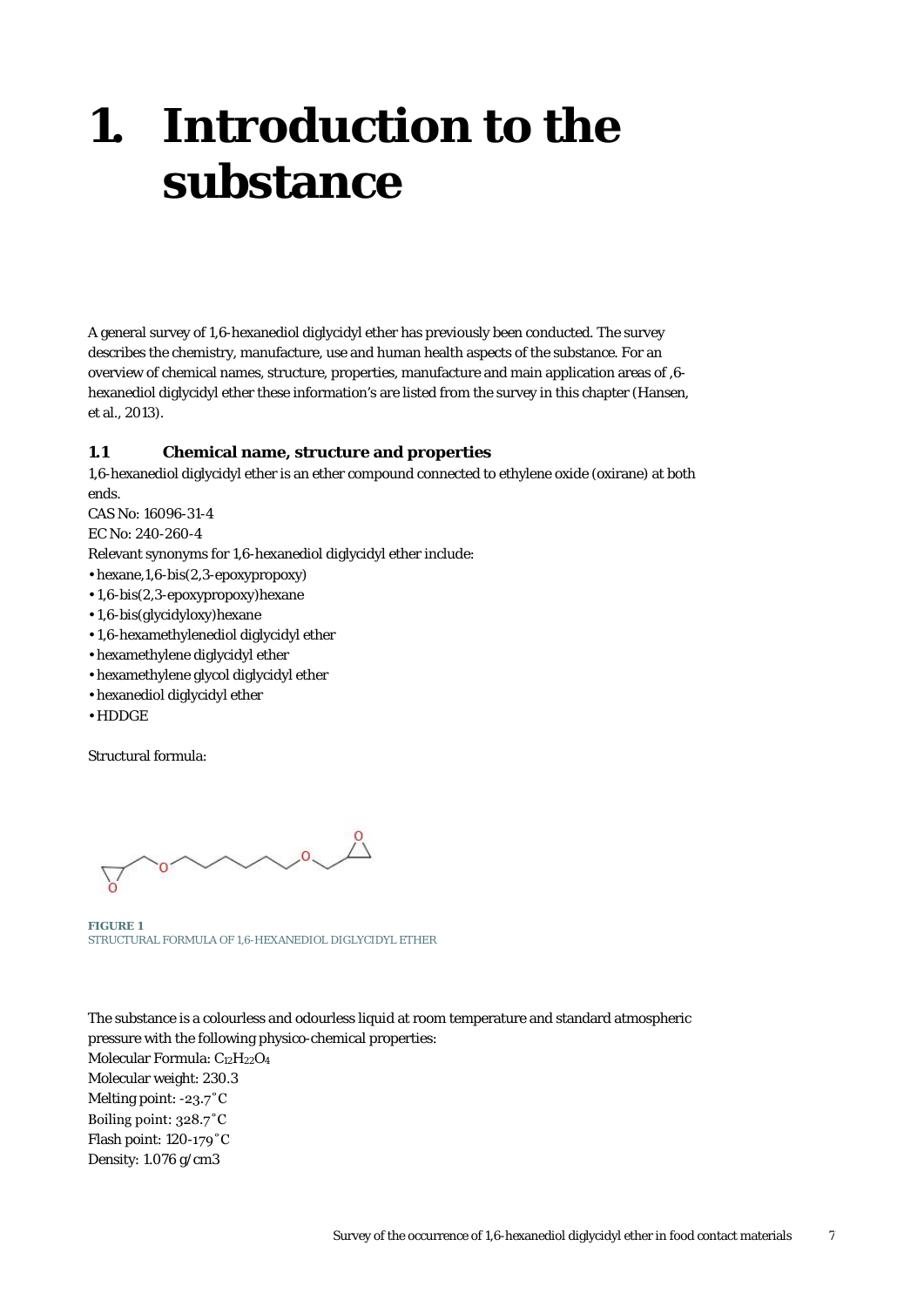## Log Pow: 0.82 at 20˚C Vapour pressure: 0.002 mg Hg (very low volatility)

The water solubility was in the general survey listed as insoluble in water but the substance is registered in REACH as very soluble under ambient conditions with a solubility of 11.9 g/L (ECHA, 2014). In the SciFinder chemical database (see chapter 3) the substance is reported to have solubility in water of 2.5 g/L at 25 C and pH 1-10. This value has been generated by chemical modelling software.

| <b>CAS No</b> | EC No     | <b>Substance name</b>              | Registered,<br>tonnage band<br>(t/y) |
|---------------|-----------|------------------------------------|--------------------------------------|
| 16096-31-4    | 240-260-4 | $1,6-bis(2,3-epoxypropoxy)$ hexane | 1,000-10,000                         |

#### **TABLE 1**

REGISTRERED TONNAGE OF 1,6-HEXANEDIOL DIGLYCIDYL ETHER AT THE EUROPEAN CHEMICALS AGENCY

## <span id="page-7-0"></span>**1.2 Function of the substance for the main application areas**

The dominant function of the substance is as a reactive diluent in particular related to epoxy systems. A diluent is an organic liquid added to resin formulations, with no solvent power, to reduce viscosity and to ease flow movement or to improve consistency and applicability.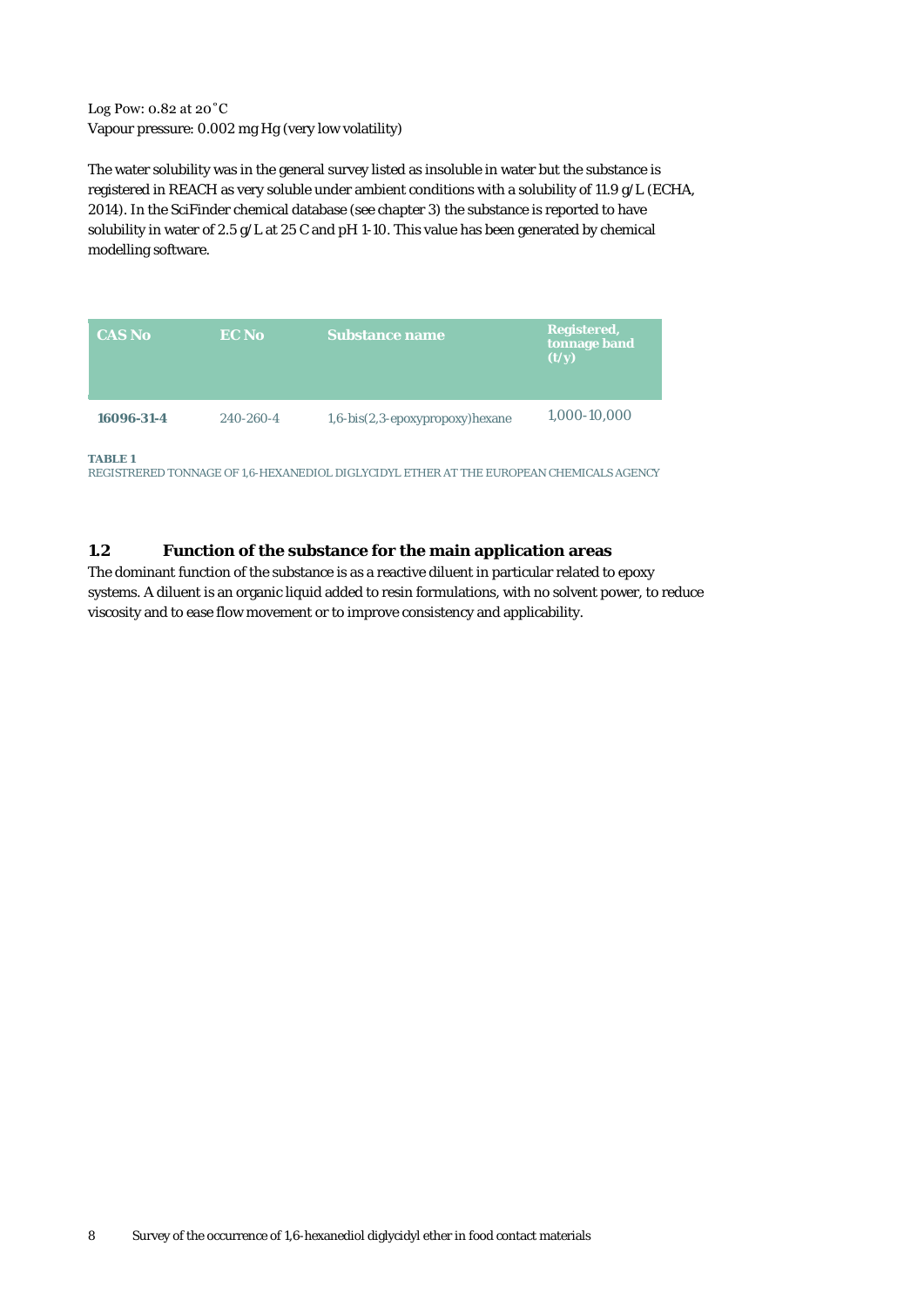# <span id="page-8-0"></span>**2. Information search strategy**

The general survey (Hansen et al., 2013) found very little information on1,6-hexanediol diglycidyl ether. Most applications appears to be in the building sector e.g. plasters, fillers, sealants, coatings and paints. However, its use in materials intended to come into contact with food (FCM) could not be excluded. Initial and preliminary information search in the scientific literature and other published information sources in this survey revealed no clear answers concerning the possible use of 1,6-hexanediol diglycidyl ether in FCM.

The final search strategy for information of the occurrence of 1,6-hexanediol diglycidyl ether in food contact materials has included a broad spectrum of information sources:

- Scientific literature
- Patent search
- International and national legislation regarding food contact materials
- Inventory lists from industry organisations and governmental institutions
- Databases on the use of substances in products in Denmark, in the Nordic countries and in Europe
- $-$  Informal contacts to relevant Danish companies

## <span id="page-8-1"></span>**2.1 Scientific literature and patents**

The search has been performed in the following databases:

- FindIt: DTU Library's general electronic information search tool. The search includes approx. 170 million references - mainly scientific articles, e-books, conference papers and journals in the technical-scientific and related disciplines.
- Web of Science: Web of Science consists of several databases containing information gathered from scientific journals in all areas of research.
	- Science Citation Index Expanded (1900-present)
	- Social Sciences Citation Index (1956-present)
	- Arts & Humanities Citation Index (1975-present)
	- Conference Proceedings Citation Index Science (1990-present)
	- Conference Proceedings Citation Index Social Science and Humanities (1990-present)
- SciFinder: provides access to a wide diversity of research from many scientific disciplines. It includes the Chemical Abstract Service database which is created and maintained by scientists, and have references from over 9,500 currently published journals and patent information from more than 50 active patent issuing authorities. The coverage is chemistry incl. patents, as well as topics like life sciences including biochemistry, biology, pharmacology, medicine, and related disciplines. In addition SciFinder contains the world's largest collection of organic and inorganic substance chemistry information.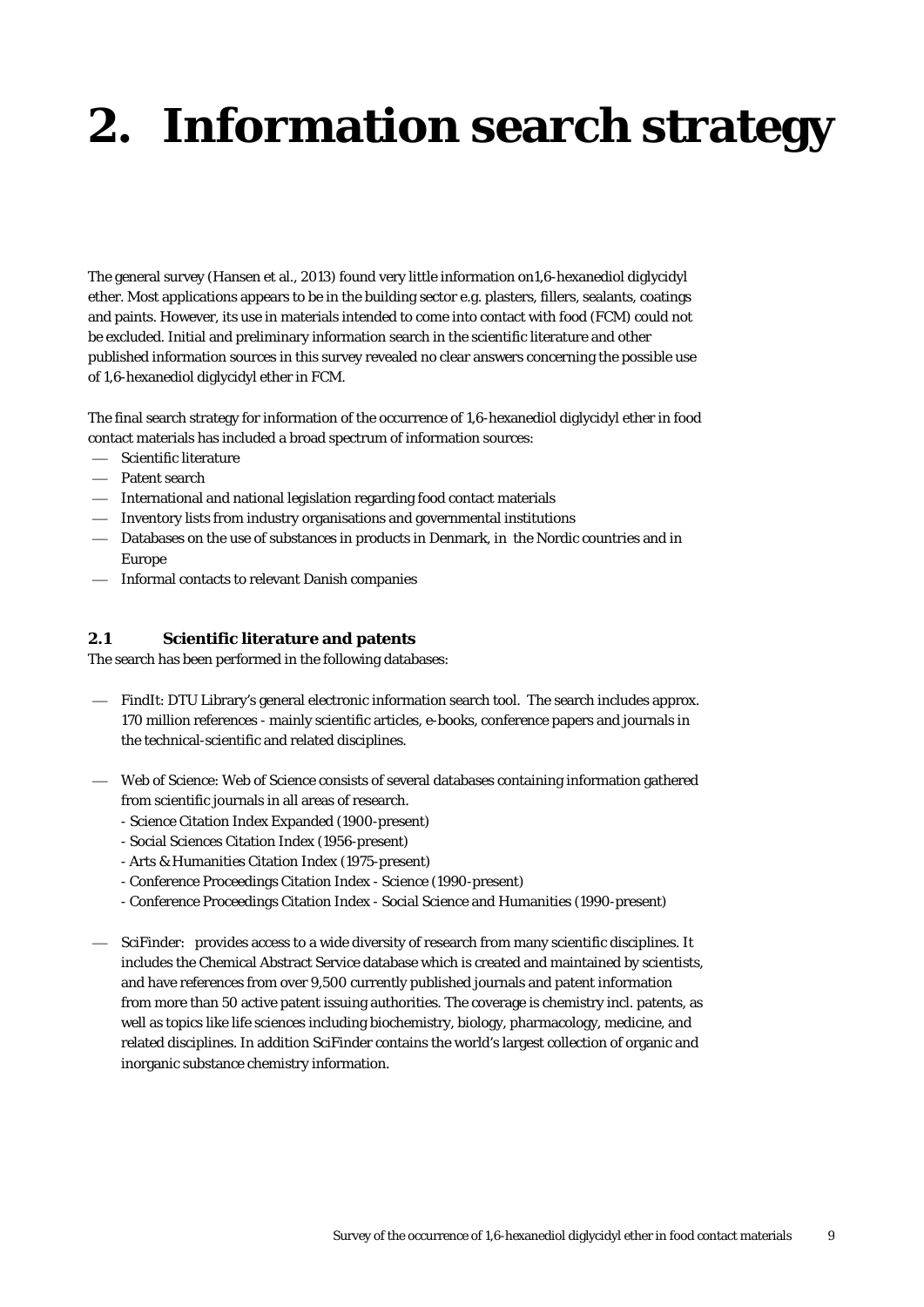## <span id="page-9-0"></span>**2.2 International and national legislation regarding food contact materials**

The search strategy has included a search into positive lists of substances in international and national legislations on food contact materials, e.g. the EU positive list on plastic materials used for Food Contact Materials. The particular regulations are listed in chapter 3.

## <span id="page-9-1"></span>**2.3 Inventory lists from industry organisations and governmental institutions**

## **Inventory lists by the European Food Safety Authority, EFSA**

The Executive Director of EFSA did in 2010 initiate an EFSA Scientific Cooperation (ESCO) working Group in order to set up inventory lists for substances used for preparation of non-plastic food contact materials. The list is compiled based on information in Member States, Switzerland and Norway. The list includes varnishes and coatings, colorants, wood and cork, paper and paperboard, printing inks, rubbers and silicones (EFSA, 2011).

## **Industry inventory lists and guidelines on food contact materials**

The European Trade Association for printing ink makers, EuPIA, has published guidance documents on packaging inks to their member companies (EuPIA, 2011). EuPIA has in the absence of specific EU legislation for food packaging inks developed a guideline for selection of raw materials for printing inks intended to be applied on the non-food contact surface of food packaging. As Part of the guideline an inventory list of packaging ink substances used for the nonfood contact surface of food contact materials is given (EuPIA, 2013).

## <span id="page-9-2"></span>**2.4 Databases on the use of substances in products in Denmark, in the Nordic countries and in Europe**

Danish Product Registry: the Product Registry at the Danish Working Environment Authority registers both individual substances and mixtures of substances (preparations). Danish companies have a duty to notify hazardous chemical products to the Product Registry. The notification duty applies to companies that produce, import or change the trade name of hazardous chemical products in quantities exceeding 100 kg per year.

SPIN - Substances in Preparations In the Nordic countries - contains information on chemical substances from each of the Nordic product registers. Information available in SPIN: substances in preparations on the Nordic market; total use – volume in tons; industrial use; use category – product types; exposure potential for primary recipients.

REACH registrations: Database of Industry registration dossiers according to the REACH regulation, including information on the uses of chemical substances throughout Europe. REACH registers individual substances only.

## <span id="page-9-3"></span>**2.5 Informal contacts to relevant Danish companies**

The European Trade Association for printing inks, EuPIA, as well as the Danish Coatings and Adhesives Association were personally contacted for information on the potential use of 2,5-di-tertbutylhydroquinone in materials intended for food contact. Moreover some Danish producers of printing inks and adhesives for food contact materials were contacted to obtain specific information on the use of the given substance in Danish productions of these materials.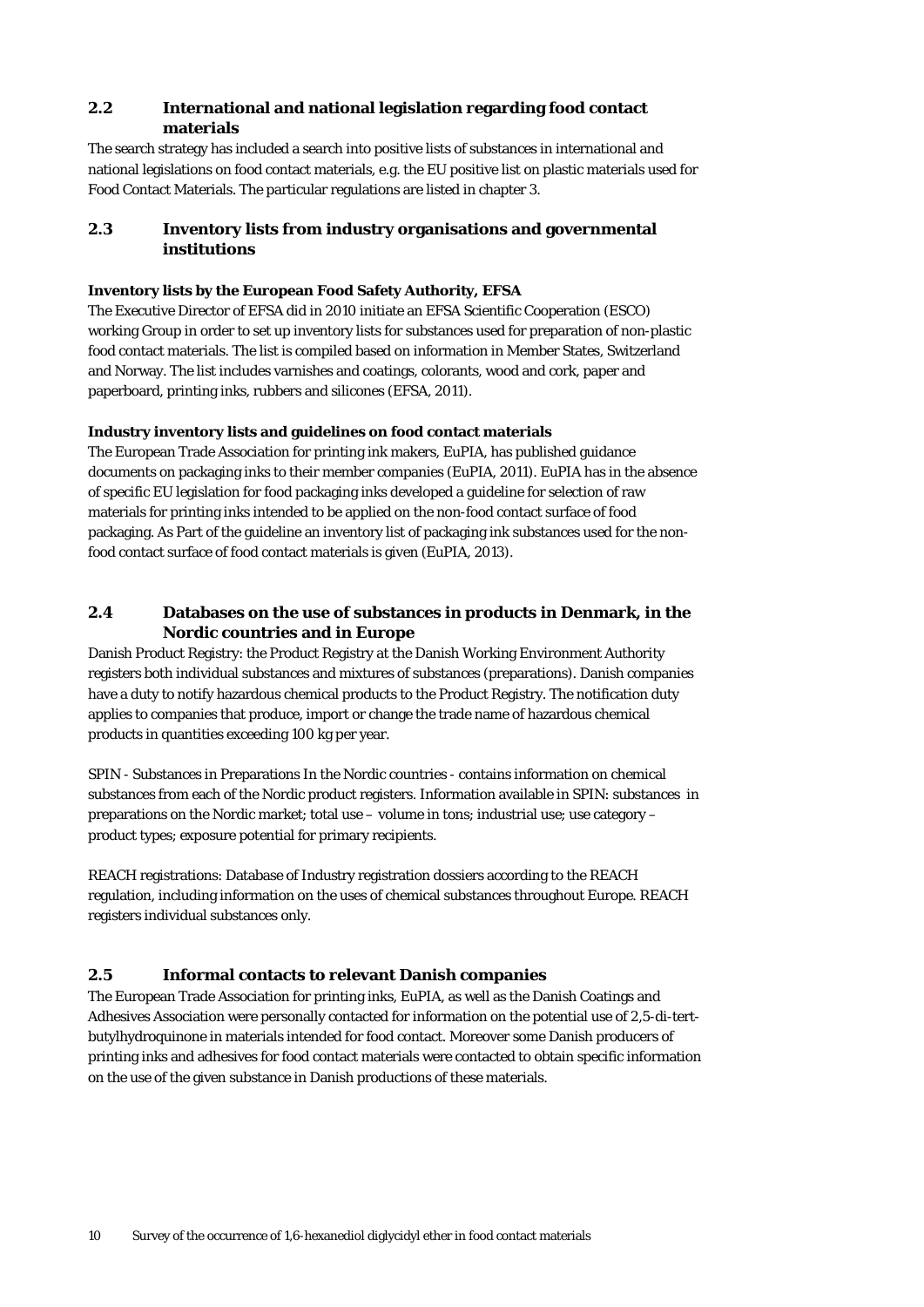# <span id="page-10-0"></span>**3. Regulatory framework**

## <span id="page-10-1"></span>**3.1 EU regulation of food contact materials**

In EU food contact materials (FCM) are regulated by the Framework regulation no 1935/2004 (EU, 2004). The requirements in regulation no 1935/2004, covered by article 3, are crucial for ensuring food safety. These general requirements state that FCM shall, under normal and foreseeable conditions of use, not transfer their constituents into foodstuffs in quantities, which could:

- Endanger human health
- Bring about an unacceptable change in the composition of the foodstuffs
- Bring about deterioration in the organoleptic characteristics thereof

This regulation applies to all FCM, which in their finished state are:

- Intended to be brought into contact with food
- Already brought into contact with food and are intended for that purpose
- Can reasonably be expected to be brought into contact with food or to transfer their constituents to food under normal or foreseeable conditions of use

In addition to the frame work regulation, food contact materials made of plastic are moreover covered by a specific regulation given by EU no 10/2011 and amendments (EU, 2011). The scope includes plastic coatings and gaskets on metal lids and plastic layers in multi-material multilayer FCMs. The regulation covers a positive list of monomers and other starting substances. These lists include for some substances restrictions on their migration (Specific Migration Limits, SML), the concentration in the FCM (Qm), or their purity or permitted use (e.g. not permitted for plastics in contact with fatty foods). Regulation 10/2011 requires that a declaration of compliance (DoC) is supplied for plastic materials and articles at the non-retail stages. The information required to be supplied in the DoC is set out in an Annex to the Regulation.

Where a specific measure has not yet been introduced for a given FCM, the substance must comply with the general provisions of the Framework Regulation 1935/2004. Compliance with regulation 1935/2004 shall be based on risk assessments of the chemicals used in the composition of the materials, including evaluation of possible migration of the chemicals into food. In addition to the harmonised legislation in Europe, some countries have national legislation in specific areas.

## <span id="page-10-2"></span>**3.2 National regulations and recommendations on food contact materials**

#### **Swiss Regulation on printing inks**

In Switzerland a regulation for printing inks was issued in 2010. On the basis of the inventory list of substances given by The European Trade Association for printing ink makers (EuPIA) and Council of Europe, the list has been regularly revised and a complete list of substances in use is provided (FDHA, 2011). According to the regulation, packaging inks may only be manufactured from substances in the regulation. The lists of substances are divided into a part A and part B. Part A contains evaluated substances subjects to the requirements set out therein, intended to be used in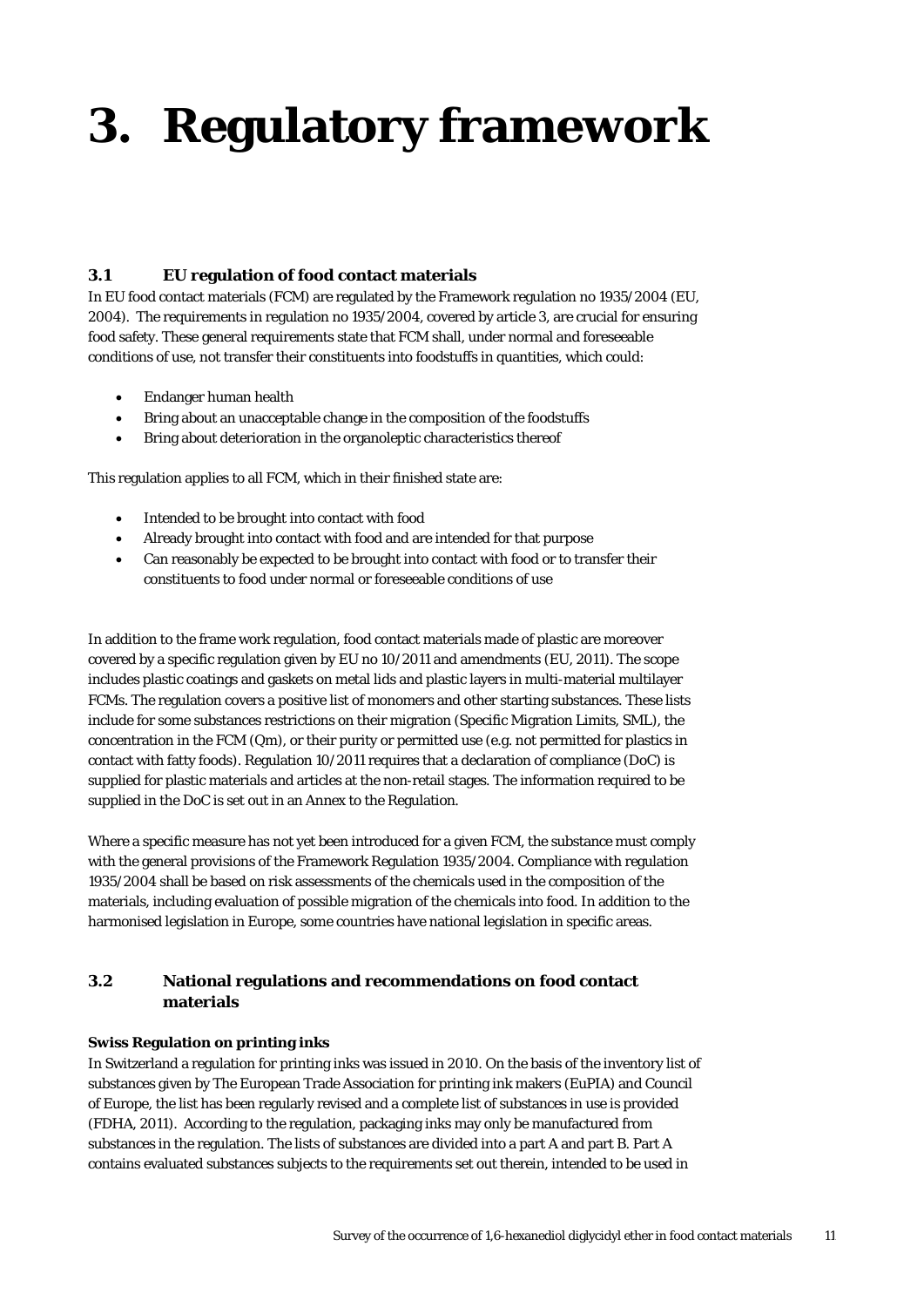the manufacture of food contact materials. Substances in part B have not been subjected to any official recognised scientific testing. The use of these substances is permitted if no transfer of the substances to food or food simulants can be detected.

The substances in Part B of the lists must not be detectable in a migration test in the lowest possible concentration at which a substance may be detected using a valid method of analysis. The detection limit depends on the composition of the substance; this limit, expressed as a concentration, must never exceed 0.01 mg/kg of food or food simulants (including the analytical tolerance). For substances that can be allocated to a group of compounds with similar toxicology or similar basic structure (e.g. isomers), this limit value applies to the sum of the concentrations of the substances.

#### **German recommendations and regulations on food contact materials**

In addition to EU regulations on food contact materials the German Federal Institute for Risk Assessment, Bundesinstitut für Risikobewertung (BfR) have recommendations on materials and substances for which there is no harmonised EU regulation (BfR, 2013). In the field of plastics these substances are aids to polymerisation as catalysts and initiators, as well as polymerisation production aids like e.g. emulsifiers, which are needed in the manufacturing process. The database moreover includes recommendations for other materials than plastics as e.g. paper and board, silicones and rubber. The BfR Recommendations on Food Contact Materials are not legal norms.

Moreover, a national legislation on printing inks is under preparation in Germany (Nordic Council of Ministers, 2012). The draft regulation will include a list of substances which are approved (due to evaluations by EFSA, JECFA and BfR) for use in printing ink formulations for food contact materials. The starting point for this is the Swiss regulation on printing inks. In addition to this, chemicals which have not been risk assessed are listed but are not included in the legislation. The non-regulated substances may be used if the migration is not detectable (detection limit of 10 microgram per kg food) and the substances are not classified as either carcinogenic, mutagenic or reprotoxic. Toxicological risk assessment and an authorization procedure for chemicals used in printing ink will be a part of the proposed activity in Germany.

#### **National regulations on printing inks in the Nordic countries**

None of the Nordic countries have additional national legislation on printing inks and coatings. However, in Denmark, Finland and Norway declaration of compliance, DoC, for all type of FCM including packaging inks is requested.

#### **Danish regulation on materials and articles in contact with drinking water**

In Denmark drinking water is regulated by a new regulation on authorisation of materials in contact with drinking water (Ministry of Climate, Energy and Building, 2013a and b). This regulation covers materials, including coatings, in contact with drinking in the permanent installations until the tapping. According to the regulation the materials must not have health hazardous effect. Materials that are not part of the permanent installations for drinking water, i.e. after the tap, are covered by the EU regulations for food contact materials including the Framework regulation no 1935/2004 (EU, 2004) and EU regulation no 10/2011 for materials made of plastic (EU, 2011).

#### **Regulation on Food contact materials by US Food and Drug Administration, FDA**

In US, food contact materials are regulated by the US Food and Drug Administration, FDA, by the regulation Code of Federal Legislation (CFR) 21 on Indirect Food Additive Substances that may come into contact with food as part of packaging or processing equipment (US FDA, 2013). The regulation includes the following lists: 21 CFR 175 Indirect food additives: Adhesives and components of coatings, 21 CFR 176 Indirect food additives: Paper and paperboard components, 21 CFR 177 Indirect food additives: Polymers.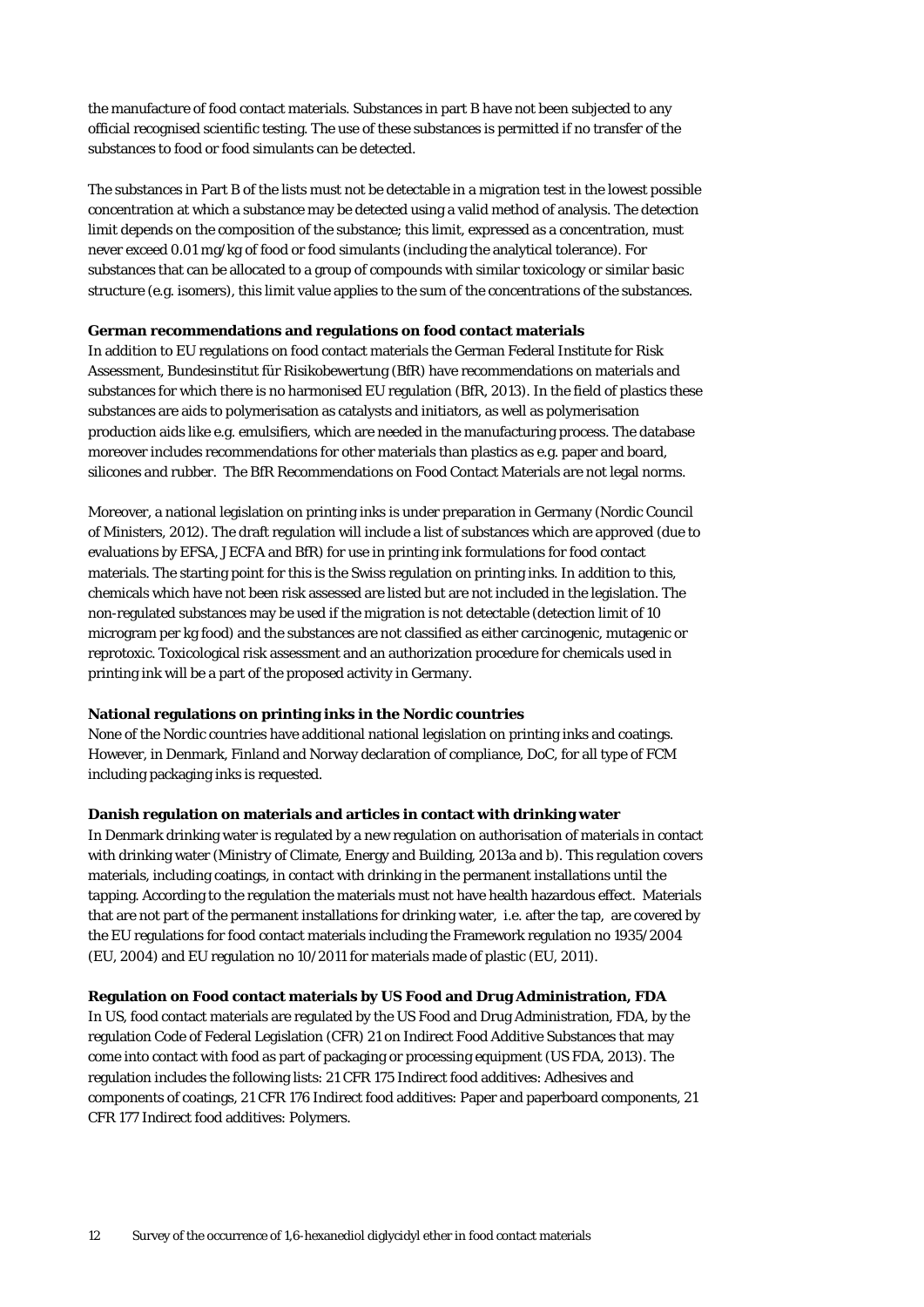# <span id="page-12-0"></span>**4. Occurrence in food contact materials**

## <span id="page-12-1"></span>**4.1 Occurrence on regulations, recommendations and inventory lists**

#### **EU regulation on materials and articles of plastic for food contact EU 10/2011.**

The substance is not on the European Union list of authorised monomers and other starting substances for food contact materials in the regulation on plastic materials and articles intended to come into contact with food (EU, 2011). The substance is therefore not legally to be used in food contact materials of plastic on the European market.

#### **Materials under the German Recommendations**

The substance was not found on the list of substances in the database of the German regulation of Food contact materials.

#### **Swiss Regulation on printing inks**

1,6-hexandiol diglycidyl ether is on the list of permitted additives in printing inks in part A and on the list of solvents in part B of the regulation. In both lists it is marked as being an energy curing monomer (monomers which react chemically to form the binder of the printing ink).

As mentioned in chapter 3.2 substances on part B have not been subjected to any officially recognised scientific testing (such as that of the scientific committee of the EFSA). The use of these substances is permitted if no transfer of these substances to food or food simulants can be detected. The relevant proof can be provided by means of a "worst case" calculation or by a practical experiment.

#### **US Food and Drug Administration FDA**

1,6-hexandiol diglycidyl ether is not found on FDA list (175 and 176) of indirect additives used in food contact substances. The substance is thus not permitted in adhesives and coatings or in paper and paperboard in the US.

#### **EuPIA inventory list**

The substance, 1,6-hexanediol diglycidyl ether, is found on the EuPIA inventory lists of printing ink raw materials applied to the non-food contact of food packaging as "substances used as additives or ingredients of additive preparations" and "energy curing monomers" (EuPIA, 2013).

#### **EFSA**

The substance was not found on the EFSA Scientific Cooperation (ESCO) inventory list of substances for food contact material of non-plastic (EFSA, 2011). The list includes substances on printing inks, coatings, paper and board, rubber and wood for food contact.

#### <span id="page-12-2"></span>**4.2 Industry information on the use of the substance**

The European Council of Paint and Printing Inks, CEPE, confirmed that the substance is not used for lacquers and inks for metal packaging for food. A Danish company in the paint and lacquers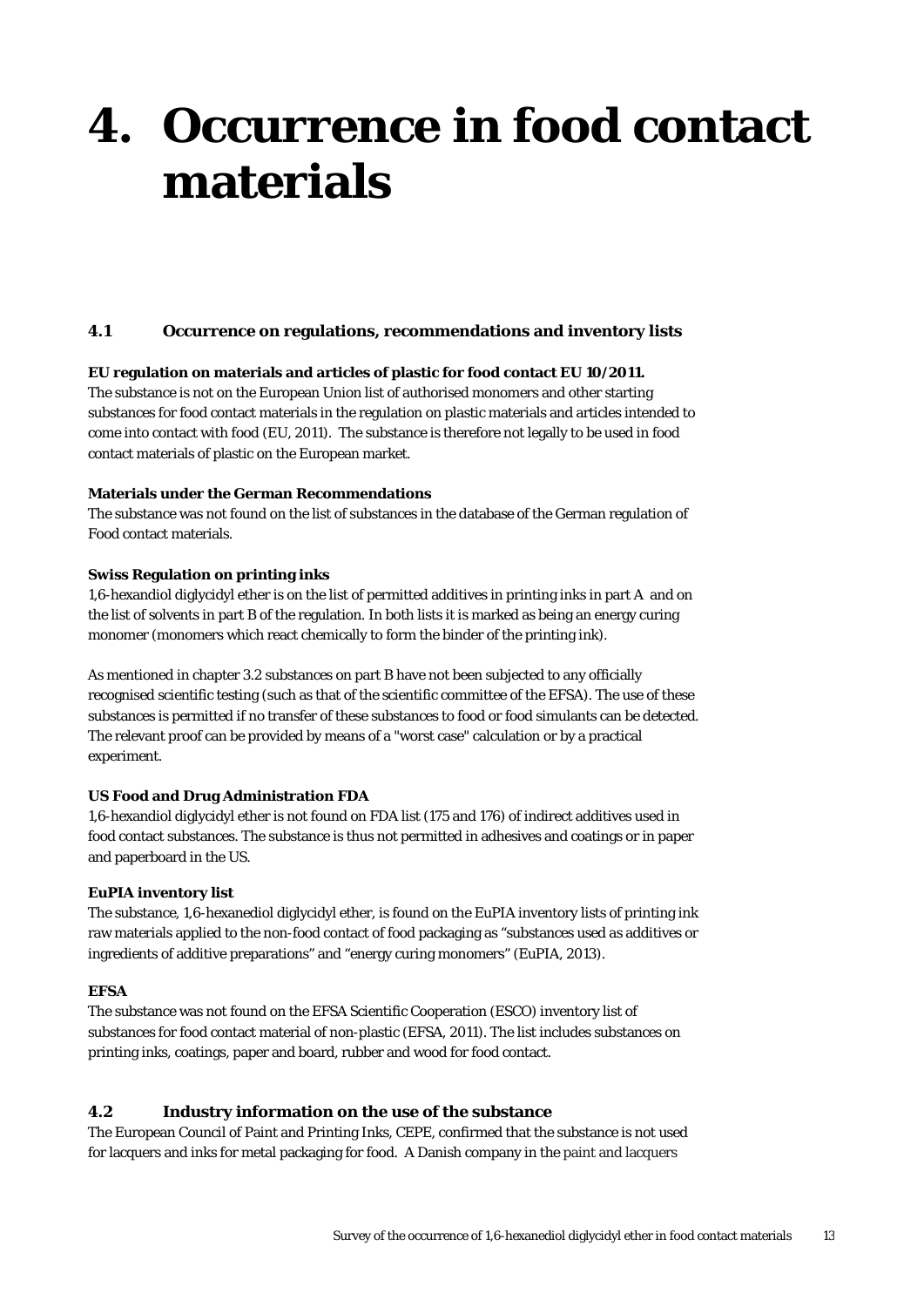industry has reported that 1,6-hexanediol diglycidyl ether is used as an epoxy diluent as a part of a raw material used by them. Epoxy paints are used in chemical containers, various pipelines and drinking water tanks. The company use 1,6-hexanediol diglycidyl ether in a quantity of 800 kg/year in Denmark (personal communication to the Danish Coatings and Adhesives Association, 2013).

## <span id="page-13-0"></span>**4.3 Registration in databases**

The substance belongs to the European inventory of existing commercial chemical substances (EINECS) as it is recorded as being commercially available in the EU from 1 January 1971 to 18 September 1981. It was therefore registered under the REACH regulation as a phase-in substance in November 2010.

In Table 2 the reported use of the substance in various product categories is listed. The uses in consumer's products are in adhesives, sealants, coatings, fillers and plasters.

**Chemical product category:**

PC 1: Adhesives, Sealants

PC 9a: Coatings and paints, thinners, paint removes

PC 9b: Fillers, putties, plasters, modelling clay

#### **TABLE 2** CHEMICAL PRODUCT CATEGORY IN REACH REGISTERED BY COMPANIES

In the Danish product register substance is in 2013 registered to be used in 12 technical categories in 64 tonnes per year. The use areas was paint and lacquers, binders, flooring materials, construction materials, surfactants, fillers and other applications (listed in decreasing registered consumption). It is registered to be used in 84 different products; however no information was given if these applications include food contact materials.

In the database of the Nordic Product Register, SPIN, the substance is mainly registered to be used for construction materials; adhesives and binding agents; paint, lacquers and varnishes; fillers; surface treatment and others. In Denmark the registered use in 2011 was 41 tonnes. However; no information was found if the substance is used for food contact materials.

#### <span id="page-13-1"></span>**4.4 Information search in scientific literature and databases**

In the scientific literature published information of 1,6-hexanediol diglycidyl ether is found concerning chemical structure, chemical reactions in relation to polymers and epoxy resins. In most cases the publications and other information's are directed against the use in products already mentioned as the main application areas such as adhesives, coatings, paints used in construction and building industries.

One recent scientific paper describes the synthesis of a new UV-curable prepolymer – hexanediol diglycidyl ether diacrylate – and its cured film property (Huang et al., 2011). UV-cured films have industrial applications as protective coatings, printing ink and adhesives. Generally bisphenyl A diglycidyl ether diacrylate is used as prepolymer but other prepolymers can have better producing and mechanical and properties.

A thirteen years old scientific paper discusses the different UV-curable formulations suitable for printing on plastics substrates (Lombardi et al., 2000)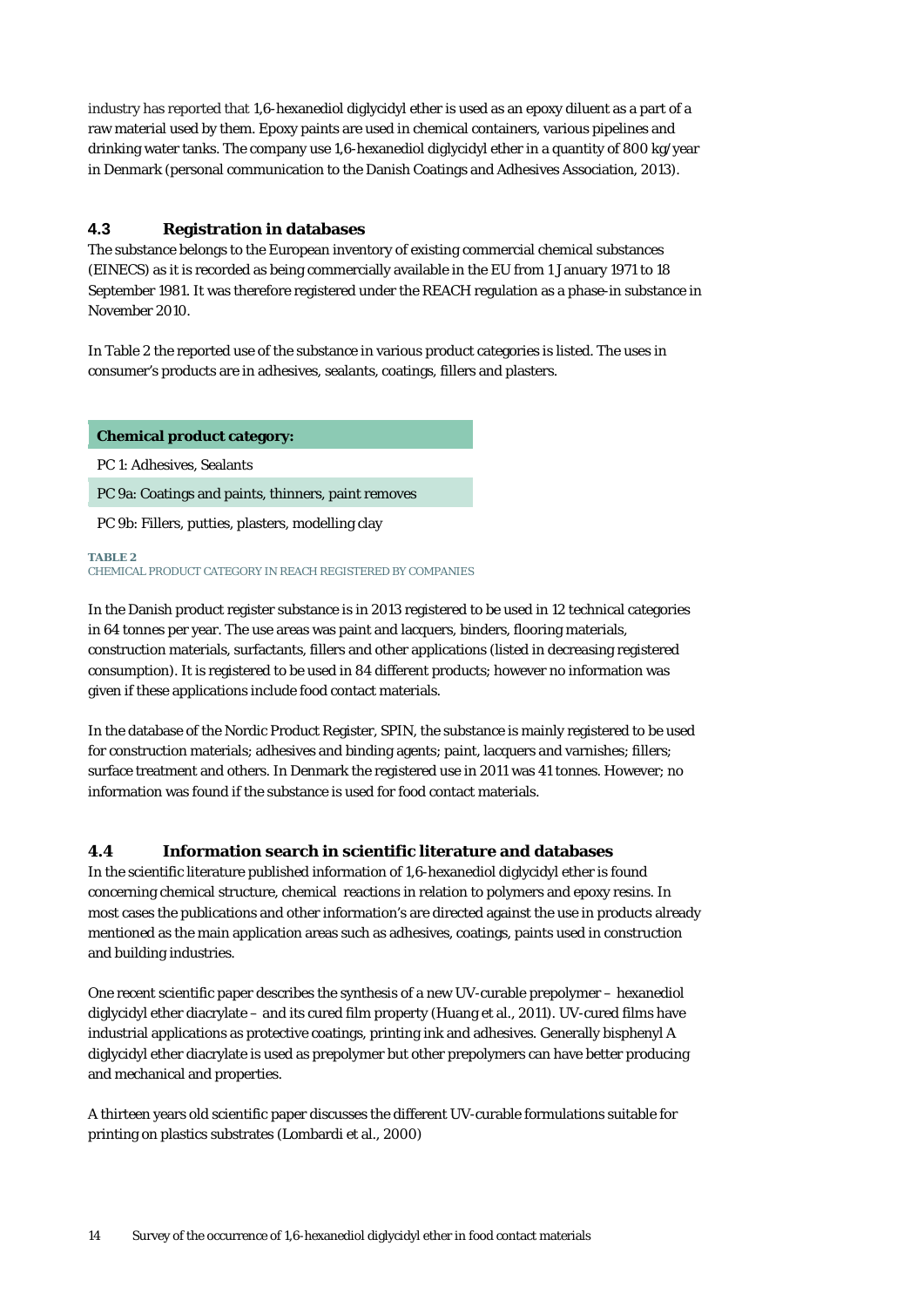No direct reference to the use in food contact materials was found.

#### **Patents**

I several patents the substance 1,6-hexanediol diglycidyl ether is mentioned. In most cases 1,6 hexanediol diglycidyl ether is listed as one of many possible chemical reactants which can be a part of the chemical substances used for synthesis of the product in the patent application. The found patents cover the following application areas:

- Coatings for concrete drinking water pools (Ishida et al., 1993)
- Paper wet strength agent (product which provide strength to the paper when it is wetted (Chen, 2013; Pei and Dongping, 2010)
- Printing ink (Jego et al., 2003; Furukawa, 1998)
- Electronic packaging material (Deng, 2013)
- Coatings for medical devices (Hsu et al., 2001; Bauer and Juergen, 1993)

With the exception of coatings for drinking water tanks no direct reference to the use in food contact materials was found.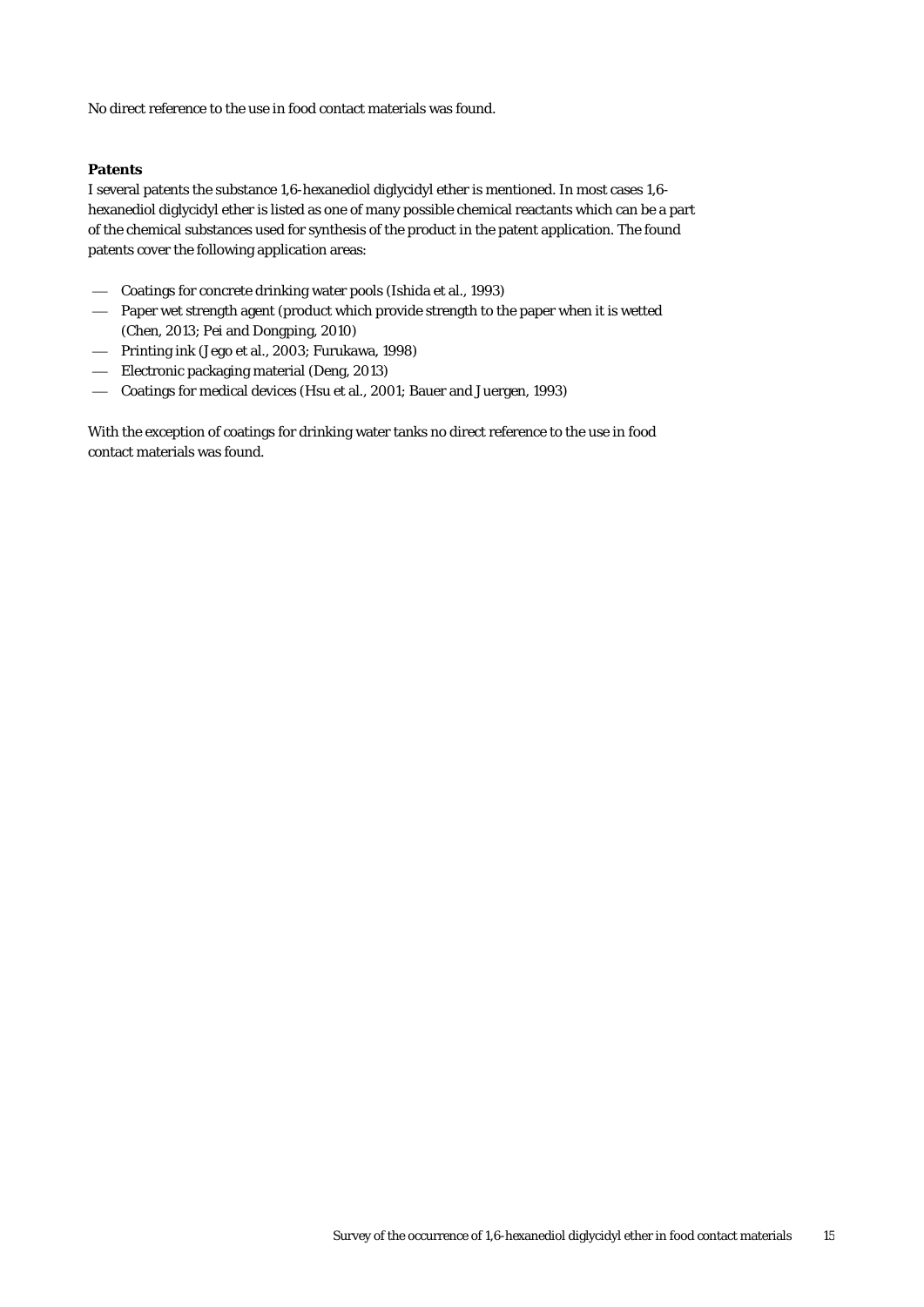# <span id="page-15-0"></span>**5. Overall findings and conclusions**

## <span id="page-15-1"></span>**5.1 Main findings**

The substance 1,6-hexanediol diglycidyl ether is not on the positive list in the EU regulation for plastic food contact materials and articles. It may therefore not be used legally in these materials on the Danish market. Nor is the substance on the US FDA regulation lists (CFR 175 and 176) of indirect additives used in food contact materials or the ESCO inventory list for printing ink.

However; it is listed as a permitted additive and a solvent in the national regulation in Switzerland for printing inks as well as on the inventory industry list of the European Trade Association for printing ink makers, EuPIA.

From searching in scientific literature and databases it was not possible to find information on actual use of the substance within food contact materials applications. A main application is within coating and paints and a possible use is for coating of tanks for drinking water tanks and pipelines, as reported by a Danish company. Application in printing ink is reported in a scientific article and in two patents. This is in line with the listing of the substance in the Switzerland regulation and the inventory list of EuPIA.

In patent applications the substance is also mentioned in relation to drinking water tanks, paper wet strength agents, electronic packaging materials and coatings of medical devices. In the last three applications no specific description was found in relation to food contact materials.

#### <span id="page-15-2"></span>**5.2 Conclusions**

The result of the survey indicates that the substance probably is used in coatings of drinking water tanks and pipelines. No information was found with regards to release of residual monomers of 1,6 hexanediol diglycidyl ether from cured epoxy coatings. To the extent that monomer residues of 1,6 hexanediol diglycidyl is migrating from epoxy coatings it will be released to the water phase as it is soluble in water.

Except for drinking water tanks no specific description of 1,6-hexandioldiglycidylether in relation to food contact materials was found in this survey.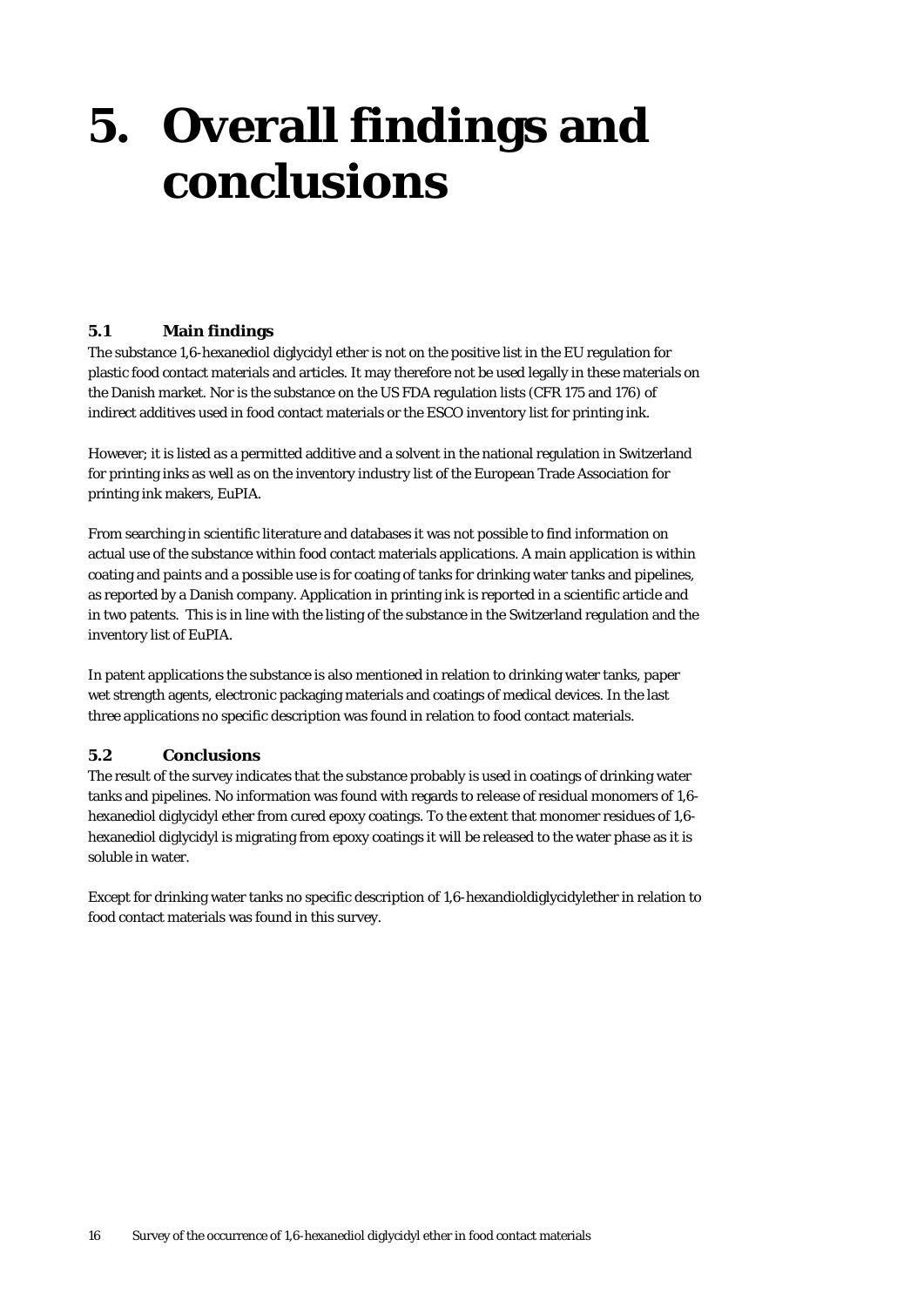# <span id="page-16-0"></span>**References**

Bauer, Kurt H., and Juergen Betzing. 1993. *Preparation and use of biodegradable crosslinked polysaccharides.* Patent DE4209160A1, filed 1993, and issued 09/30.

BfR, 2013. Recommendations on Food Contact Materials Database BfR. Retrieved April 30, 2014, from

[http://www.bfr.bund.de/en/database\\_bfr\\_recommendations\\_on\\_food\\_contact\\_materials\\_\\_form](http://www.bfr.bund.de/en/database_bfr_recommendations_on_food_contact_materials__formerly__plastics_recommendations__-1711.html) [erly\\_\\_plastics\\_recommendations\\_\\_-1711.html](http://www.bfr.bund.de/en/database_bfr_recommendations_on_food_contact_materials__formerly__plastics_recommendations__-1711.html)

Chen, Dongping. 2013. *A paper wet strength agent and preparation method thereof.* Patent CN103362032A, filed 2013, and issued 10/23.

Deng, Xiaoan, Anlian Xu, and Yunbo Huang. 2013. *Modified filler-containing heat-conducting electronic packaging material.* Patent CN103074022A, filed 2013, and issued 05/01.

DEPA, 2011. List of Undesirable Substances. 2009. Orientering fra Miljøstyrelsen. Environmental Review No. 3, 2011.

ECHA, 2014. Registered data on 1,6-hexanediol diglycidylether at European Chemical Agency. Retrieved April 20, 2014. [http://apps.echa.europa.eu/registered/data/dossiers/DISS-975e8b6d-e9f5-079f-e044-](http://apps.echa.europa.eu/registered/data/dossiers/DISS-975e8b6d-e9f5-079f-e044-00144f67d031/AGGR-5a65eec2-035d-4bd8-ac41-95e6c02aa6d5_DISS-975e8b6d-e9f5-079f-e044-00144f67d031.html%23ADMIN_DATA) [00144f67d031/AGGR-5a65eec2-035d-4bd8-ac41-95e6c02aa6d5\\_DISS-975e8b6d-e9f5-079f-e044-](http://apps.echa.europa.eu/registered/data/dossiers/DISS-975e8b6d-e9f5-079f-e044-00144f67d031/AGGR-5a65eec2-035d-4bd8-ac41-95e6c02aa6d5_DISS-975e8b6d-e9f5-079f-e044-00144f67d031.html%23ADMIN_DATA) [00144f67d031.html#ADMIN\\_DATA](http://apps.echa.europa.eu/registered/data/dossiers/DISS-975e8b6d-e9f5-079f-e044-00144f67d031/AGGR-5a65eec2-035d-4bd8-ac41-95e6c02aa6d5_DISS-975e8b6d-e9f5-079f-e044-00144f67d031.html%23ADMIN_DATA)

EFSA, 2011. Report of ESCO WG on non-plastic Food Contact Materials. Question number: EFSA-Q-2009-00980. European Food Safety Authority, 2011.

EU, 2004. Regulation (EC) No 1935/2004 of the European Parliament and of the Council, of 27 October 2004 on materials and articles intended to come into contact with food and repealing Directives 80/590/EEC and 89/109/EEC.

EU, 2011. Commission regulation (EU) No 10/2011 of 14 January 2011 on plastic materials and articles intended to come into contact with food.

EuPIA, 2011. EuPIA Guideline on Printing Inks applied to the non-food contact surface of food packaging materials and articles.November 2011 – corrigendum July 2012. Retrieved April 30, 2014, from [http://www.eupia.org/uploads/tx\\_edm/2011-11-](http://www.eupia.org/uploads/tx_edm/2011-11-14_EuPIA_Guideline_for_Food_Packaging_Inks_-_November_2011__corr_July_2012.pdf) 14 EuPIA Guideline for Food Packaging Inks.pdf

EuPIA, 2013. Inventory list – version December 2013. Comprising of packaging ink raw materials applied to the non-food contact surface of food packaging. European Printing Ink Association. Retrieved April 30, 2014, from [http://www.eupia.org/uploads/tx\\_edm/131231\\_Inventory\\_List.pdf](http://www.eupia.org/uploads/tx_edm/131231_Inventory_List.pdf)

FDHA, 2011. Swiss Ordinance of the Federal Department of Home Affairs (FDHA) on Materials and Articles (817.023.21). Section 8b: Packaging Inks, into force from April 2010.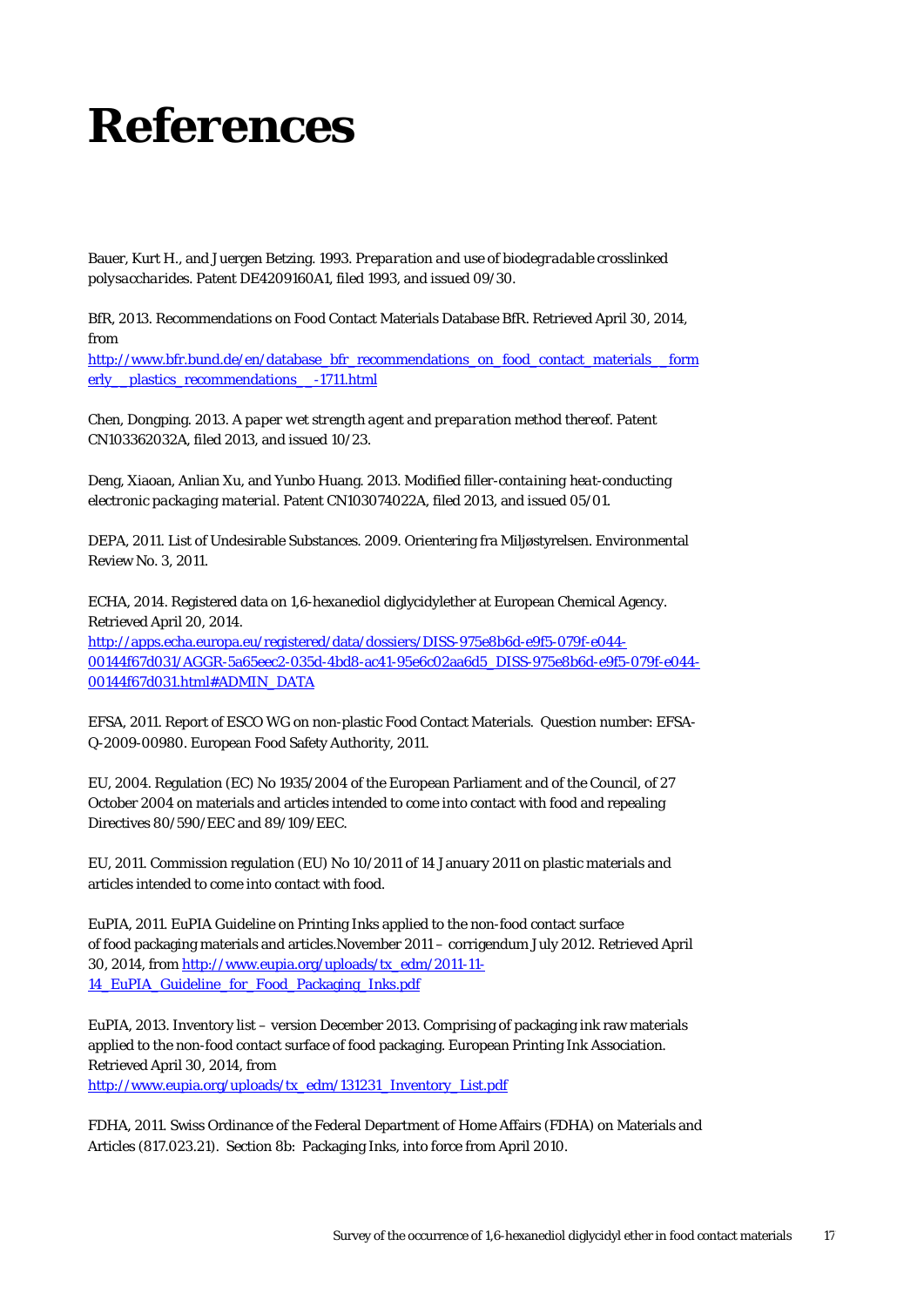Furukawa, Akira. 1998. *Ink-jet printing sheets for water-based ink.* Patent JP10157282A, filed 1998, and issued 06/16.

Hansen, Erik, Frans Møller Christensen, Jesper Kjølholt, Christian Nyander Jeppesen og Carsten Lassen (2013). Survey of 1,6-hexandiol diglycidyl ether. Part of the LOUS-review. Environmental Review No. 1472. The Danish Environmental Protection Agency, Copenhagen, Denmark. ISBN 978- 87-93026-00-1.

Huang, Biwu, Chen Weiqing, Yang Zhihong, Jiang Ankun, Weng Zixiang, 2011. Synthesis of a Novel UV-curable Prepolymer Hexanediol Diglycidyl Ether Diacrylate and Its Cured Film Tensile Property. *J. Wuhan Univ. Technol. -Mat. Sci. Edit.* 26, 4-9.

Hsu, Li-chien, Can B. Hu, and Sun-de Tong. 2001. *Universal biocompatible coating platform for medical devices.* Patent WO2001008718A1, filed 2001, and issued 02/08.

Jego, Elodie, Denis Perisse, and Pierre Cocagne. 2003. *Solvent-free, liquid ink with stable viscosity for ink-jet printing.* Patent WO2003011990A2, filed 2003, and issued 02/13.

Ishida, Yoshio, Hiroshi Iizuka and Toru Tomoshige, 1993. *Two-component epoxy resin compositions*. Patent US005229438A, filed Nov. 1990, issued July 20, 1993.

Jego, Elodie, Denis Perisse, and Pierre Cocagne. 2003. *Solvent-free, liquid ink with stable viscosity for ink-jet printing.* Patent WO2003011990A2, filed 2003, and issued 02/13.

Lombardi, V., M. Sangermano, A. Osella, A. Priola, and A. Bigogno. 2000. Characterization of UVcurable inks and varnishes for flexo-printing on plastic films. *FATIPEC Congress* 25th : 141-59.

Nordic Council of Ministers, 2012. Food contact materials: Printing Inks. Check lists for compliance in industry and trade and control by food inspection. Tema Nord 2012:521. ISBN 978-92-893- 2348-2. [www.norden.org/en/publications.](http://www.norden.org/en/publications)

Ministry of Climate, Energy and Building, 2013a. Bekendtgørelse om udstedelse af godkendelse for byggevarer i kontakt med drikkevand. Bekendtgørelse nr. 31 af 21-01-2013.

Ministry of Climate, Energy and Building, 2013b. Bekendtgørelse om ændring af bekendtgørelse om udstedelse af godkendelser for byggevarer i kontakt med drikkevand. Bekendtgørelse nr 1259, 5/11/2013.

Pei, Jindong, and Dongping Chen. 2010. *Reactive thinner-modified paper wet strength agent, and preparation method thereof.* Patent CN101929109A, filed 2010, and issued 12/29.

US FDA, 2013. Code of Federal Regulations Title 21. List of Indirect Additives used in food contact materials. US Food and Drug Administration. Last updated: 06/01/2013. [http://www.accessdata.fda.gov/scripts/cdrh/cfdocs/cfcfr/cfrsearch.cfm.](http://www.accessdata.fda.gov/scripts/cdrh/cfdocs/cfcfr/cfrsearch.cfm)